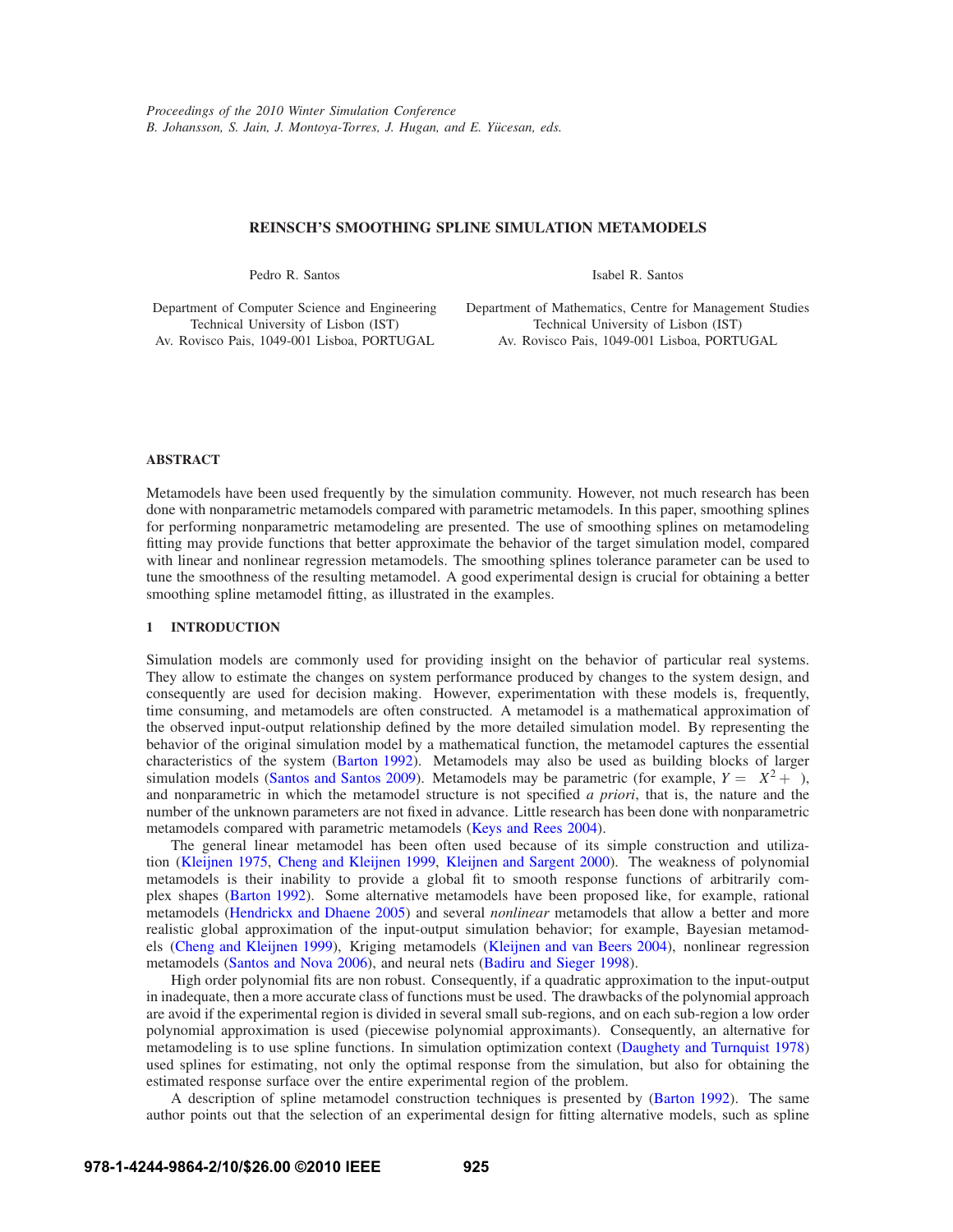metamodels, was still a drawback in their widespread use. However, interpolating spline approximation can produce good approximations, if sufficiently accurate input-output values are available (de Boor 2001). This is the case when the simulation model output response is deterministic, or when in stochastic simulation the variance along the experimental region is not very large. Our approach is to use smoothing splines for metamodeling. This approximation method using smoothing splines is based on the tradeoff between the accuracy of the approximation at observed values, and the smoothness associated with the metamodel.

This paper addresses, in following Section, the use of smoothing spline functions as an approximation method. In Section 3 the application of the Reinsch's smoothing splines to the construction of simulation metamodels is presented. Some issues in metamodel experimental design are explained in Section 4. Two examples are used, in Section 5, to illustrate and discuss the proposed metamodeling procedure comparing with other metamodeling approaches, and using different experimental designs. The Section 6 is reserved for conclusions.

### **2 SPLINE ADJUSTMENT**

To adequately approximate a function of various variables given only the value of the function, frequently perturbed by noise, at several points in the dependent variable interval is a problem that appear in many disciplines. The objective is to model the dependence of the response *y* as a function of one or more explanatory variables  $x_1, \ldots, x_s$ . Suppose that the system that produced the data is described by

$$
y = f(x) + \varepsilon
$$

over some interval  $[a,b] \in \mathbb{R}$ , where  $\varepsilon$  is an additive stochastic component with zero expected value, and *x* is one explanatory variable. A common used approach is to fit a parametric function to the data by least squares. This approach does not permit large flexibility and is likely to generate accurate approximation functions only when the hypothetical curve is close to the true functional form.

An alternative that allow more flexibility of the approximation is to combine piecewise and local parametric fitting and roughness penalty methods (Friedman 1991). In piecewise parametric fitting the function *f* is approximated by simple parametric functions on each sub-interval  $[x_i; x_{i+1}]$  of  $[a; b]$  ( $i = 1, \ldots, n-1$ ); frequently these simple functions are low order polynomials. The approximating function *f* is assumed to be continuous and sometimes have continuous low order derivatives on [*a*;*b*]. The number of sub-intervals, and lowest order derivative that is discontinuous, allow to control the tradeoff between smoothness and flexibility. The most used piecewise polynomial fitting methods are based on splines. In this case, on each sub-interval, the approximating function is a polynomial of degree *m* and the derivatives of the approximating function are assumed to be continuous until order  $m-1$ ; a common choice is  $m=3$ .

Splines functions are inherently better compared to polynomials for approximating input-output relationships whose behavior in a sub-region may be unrelated to the behavior in another sub-region or when the response vary rapidly. Polynomials have global dependence on local behavior, that is, the behavior in a small sub-region, of the experimental region, has a strong influence on their behavior along the entire experimental region. Splines do not have this drawback because they are piecewise low polynomial functions. The idea behind spline smoothing is to find an approximating function which fits accurately the input-output data, but also is a smooth function. The lack of accuracy is frequently defined by the residual sum of squares

$$
E(f) = \sum_{i=1}^{n} [y_i - f(x_i)]^2
$$

so the fit term is formed by a sum of squared differences between the response values and the value of the function at the predictor variable values. The function smoothness is measured by the integral of the square of a derivative of the function over the interval  $[a; b]$ 

$$
I(f) = \int_{a}^{b} [f^{(d)}(x)]^2 dx
$$

The integral  $I(f)$  is a functional that increases with increasing roughness of the function  $f$ .

A univariate piecewise polynomial, frequently constructed by interpolation or smoothing, is characterized by its break sequence, and its polynomial coefficients on each sub-interval. The breaks are the design points used for constructing the spline function, and it is assumed to be in a strictly increasing sequence,  $X_1 < \ldots < X_n$ ; so the number of polynomial pieces is *n*−1. The degree of the polynomial may vary along the sub-intervals,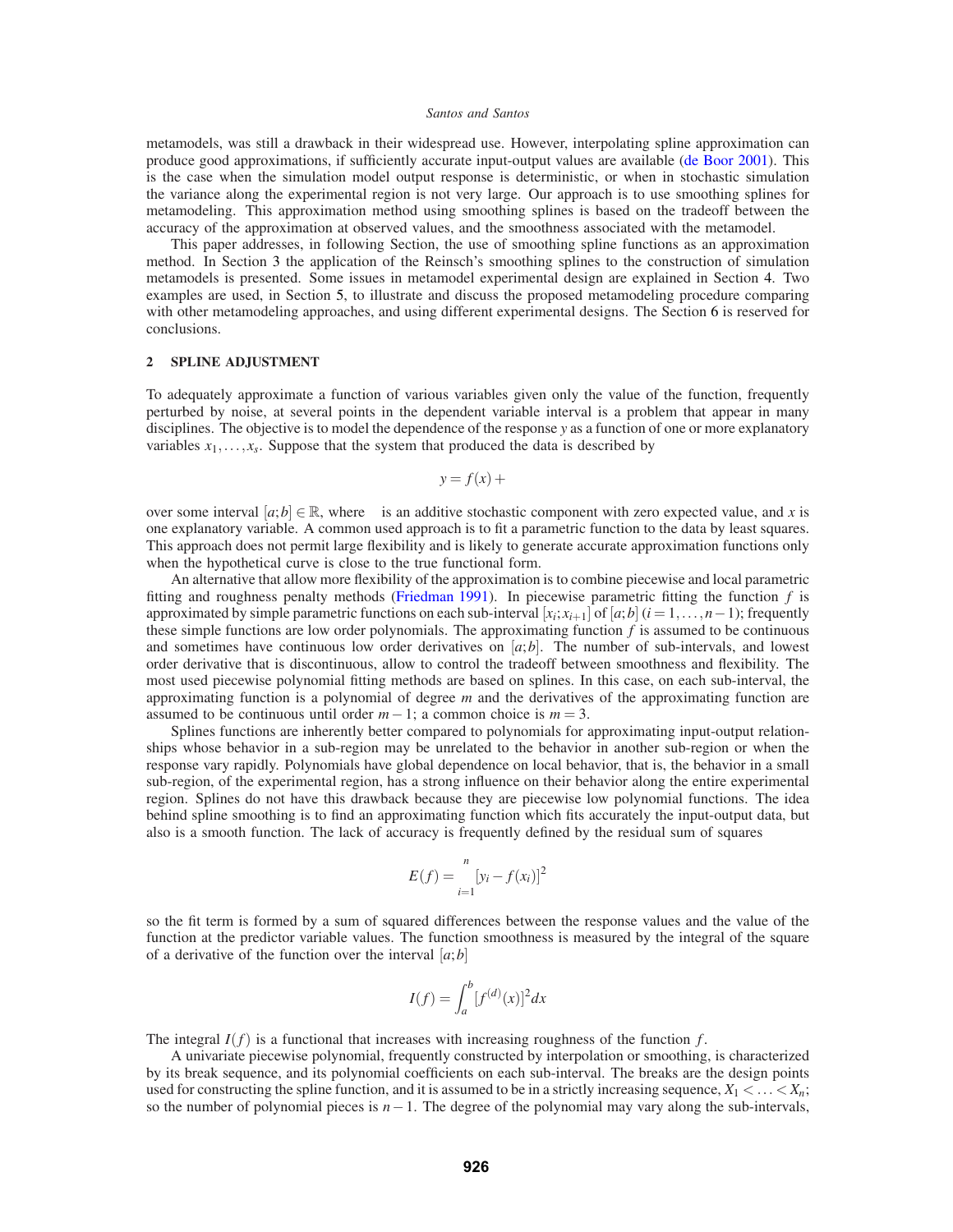but within each spline all polynomials are of the same order *m*, i.e.,

$$
\theta_{i,m}x^m + \ldots + \theta_{i,2}x^2 + \theta_{i,1}x + \theta_{i,0}
$$
, if  $x_i \leq x < x_{i+1}$ ,  $i = 1, \ldots, n-1$ 

Consequently, a univariate piecewise polynomial may be represented by the matrix  $(n-1) \times (m+1)$ 

$$
\Theta = \left[ \begin{array}{cccc} \theta_{1,m} & \dots & \theta_{1,2} & \theta_{1,1} & \theta_{1,0} \\ \theta_{2,m} & \dots & \theta_{2,2} & \theta_{2,1} & \theta_{2,0} \\ \vdots & \vdots & \vdots & \vdots \\ \theta_{n-1,m} & \dots & \theta_{n-1,2} & \theta_{n-1,1} & \theta_{n-1,0} \end{array} \right]
$$
(1)

and the vector of breaks  $\mathbf{x} = (x_1, \dots, x_n)^T$ . When more and more design points are used, the row rank of the matrix Θ becomes higher and the class of metamodels becomes more rich, allowing the representation of the true input-output function with more and more detail. In spline modeling the number of unknown coefficients depends on the number of design points. In this case, *f* is a function that is smooth in some sense. A common assumption is to consider *f* to be twice continuously differentiable in the region of interest.

The smoothing spline functions introduced by (Schoenberg 1964) and (Reinsch 1967) has become the most frequently used spline. The Reinsch's smoothing spline *f* minimizes the total squared approximating function curvature

$$
\int_{a}^{b} [f^{(2)}(x)]^{2} dx
$$
 (2)

among all functions such that

$$
\sum_{i=1}^{n} \left[ \frac{y_i - f(x_i)}{\delta_{y_i}} \right]^2 \le S, \ f \in C^2[a; b], \tag{3}
$$

where  $\delta_{y_i}$ 's are positive weights, and  $S \ge 0$  is a scaling parameter.

Smoothing spline estimators arise with (Schoenberg 1964) whose work was based on the idea of smoothing presented by (Whittaker 1923), and a detailed survey on smoothing splines can be found in (Wahba 1990). Smoothing splines was first developed in the numerical analysis context, and Wahba showed, followed by other authors, that they had useful statistical properties. As a result, they began to be widely used in data analysis and in various applications areas. In simulation context, (de Boer, Nicola, and Rubinstein 2000) used cubic smoothing splines for estimating transition probability functions in the estimation of rare-event probabilities, and (Keys and Rees 2004) used thin-plate smoothing splines for presenting a sequential simulation optimization strategy.

#### **3 SPLINE METAMODELS**

In this paper, the simulation model is treated as the following black-box

$$
\mathbf{z} = \eta(\mathbf{x}; \tau) \tag{4}
$$

where only the inputs **x**, and the outputs **z** are observed and analyzed. The vector  $\tau$  is composed by the pseudo-random number streams that drive the simulation at **x**; in the black-box point of view, the values of the internal variables and other knowledge about the internal functioning, of the simulation model, are unobservable.

The combinations of the individual inputs (parameters or/and input variables) are named design points. The set of design points defines an experimental design which is critical for providing a good fit. The output may also be influenced by other factors like random error and initialization bias. The magnitude and distribution of the random error can be estimated through the observation of the output multiple times at the same design point (replication). In stochastic simulation, replication means that a given combination of inputs *i* is simulated  $r_i$  times using different pseudo random numbers, and the corresponding output are observed  $y_{i1}, \ldots, y_{ir_i}$ . Setting  $r_i = r$ , the resulting sample means of the replicated responses

$$
\bar{y}_i = \frac{1}{r} \sum_{j=1}^r y_{ij}
$$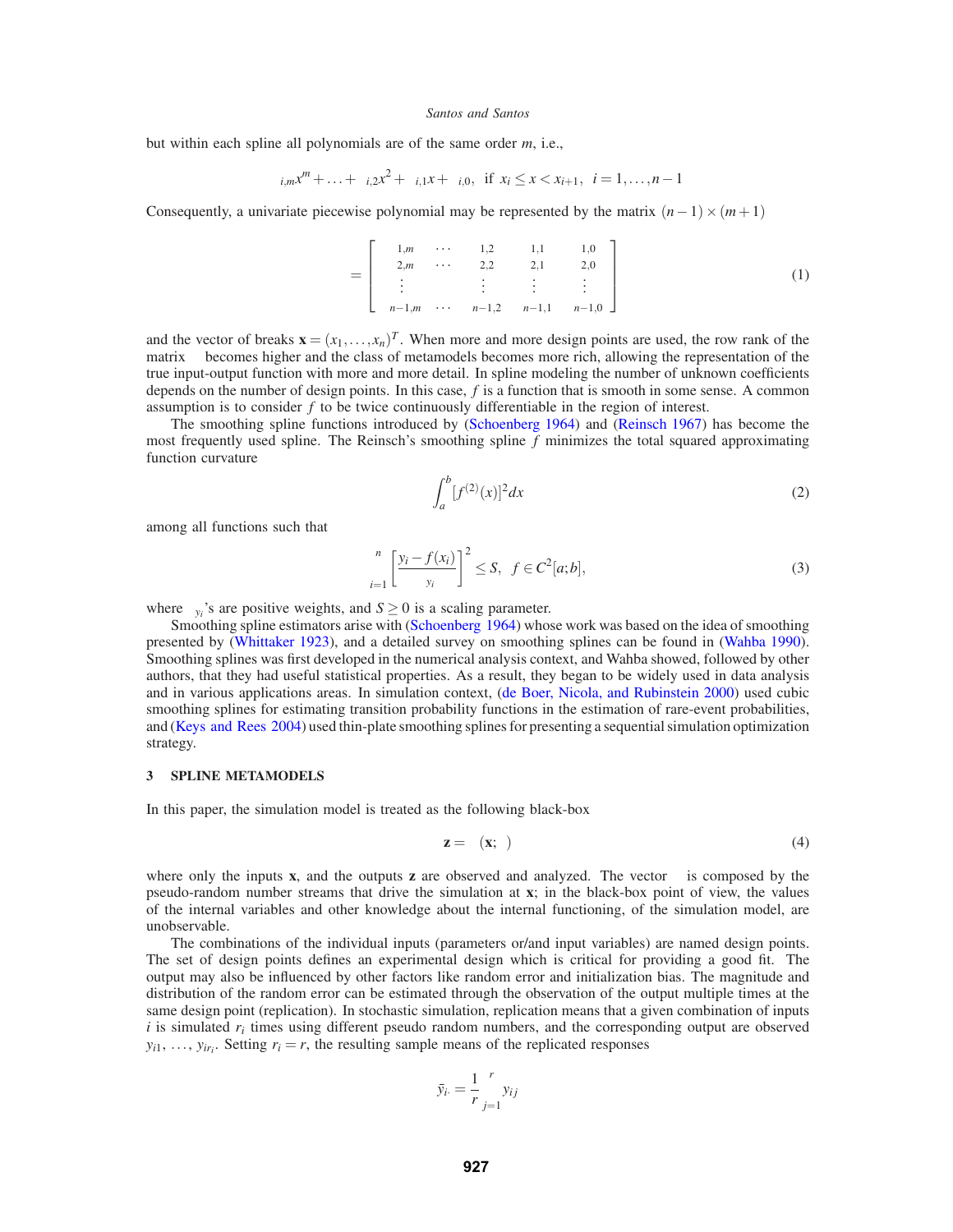have smaller variances than each individual response  $y_{ij}$ . In this paper, for all design points,  $r$  simulation runs must be carried out, and the simulation outputs data collected:

$$
\{y_{ij} : i = 1, \dots, n, j = 1 \dots, r\}
$$

Selecting an input *x* and an output variable of interest *y* (*y* can be equal to some  $z_j$  or a combinations of  $z_j$ 's), let the following metamodel be an approximation of the input-output relationship that is defined by the simulation model (4):

$$
\bar{y}_{i\cdot} = f(x; \theta) + \bar{\varepsilon}_{i\cdot}
$$

where  $f$  is a smoothing spline function,  $\bar{y}_i$  is the output of the simulation program correspondent to *i*-th simulation configuration (or design point), with  $Y_{ij}$  being the replication  $j$  of the  $i$ -th design point, and where  $\bar{\varepsilon}_i$  is the noise due to lack of fit of the metamodel, and inaccuracy caused by the pseudo-random streams, with  $\bar{\varepsilon}_i \sim N(0, \sigma^2)$ . The vector  $\theta$  is given by the vectorization of the transpose of  $\Theta$  defined in (1):

$$
\theta = \text{vec}(\Theta^T) = (\theta_{1,m}, \theta_{2,m}, \dots, \theta_{n-1,m}, \dots, \theta_{1,0}, \theta_{2,0}, \dots, \theta_{n-1,0})^T
$$

The estimated smoothing spline function  $f(x, \hat{\theta})$  is obtained applying the Reinsch's approach (Reinsch 1967) to the simulation context. This function minimizes

$$
\int_{a}^{b} [f^{(2)}(x;\theta)]^2 dx
$$
 (5)

among all functions such that

$$
\sum_{i=1}^{n} \left[ \frac{\bar{y}_{i\cdot} - f(x_{i}; \theta)}{\delta_{\bar{y}_{i\cdot}}} \right]^2 \le S, \ f \in C^2[a; b]
$$
\n
$$
(6)
$$

The weights  $\delta_{\bar{y}_i}$ ,  $i = 1, \ldots, n$  control the magnitude of smoothing and are rescaled through the variation of *S*.

#### **4 EXPERIMENTAL DESIGN**

The experimental design should effectively explore an experimental region of an input space through a small number of design points. An experimental design is a set of input values, or design points, selected over a range of interest. The points are chosen to efficiently investigate the relationship between the input and the response.

A careful choice of an experimental design may better expose the relation between the inputs and the response. For instance, a bad experimental design may suggest a linear relation between the inputs and the response while the response is in fact nonlinear. The detection of such nonlinearities is important and can be achieved with a larger number of input values or, better still, a careful selection of input values.

Assuming that the interesting features of the metamodel can belong to *any* part of the experimental region, the design should be based on a selection of evenly distributed points throughout the region. Space-filling designs provide coverage of the entire experimental region, providing a broad exploration of the model and a valuable overview of what the response surface might look like. Whenever some parts of the experimental region exhibit more interesting characteristics, the design should include more points to explore these parts. These hybrid variations of evenly distributed and space-filling designs, may provide a better metamodel fit since more detailed information on the relation between the inputs and the response is available.

The collection of simulation data requires some tactical decisions: perform a terminating or a steady-state simulation; determine the initial conditions; choose the final conditions such as run time or number of events completed; and decide on an appropriate balance between run length and the number of replications.

Terminating simulations are those that run until a specific event have occurred (including the event of simulating a fixed amount of time). For terminating simulations, it may be necessary to censor results if we are simulating rare events. Steady-state simulations have no natural termination point, and can keep generating data for their analysis. For steady-state simulations, the warm-up period must be chosen carefully, and the length of the warm-up period affects the total experimentation time.

In steady-state simulations, the initial conditions may generate rare sequences of events, that introduce a warm-up period, until the system achieves statistical equilibrium. This warm-up creates bias in the simulation output values. For example, when all queues are empty, the simulation program begins with a sequence of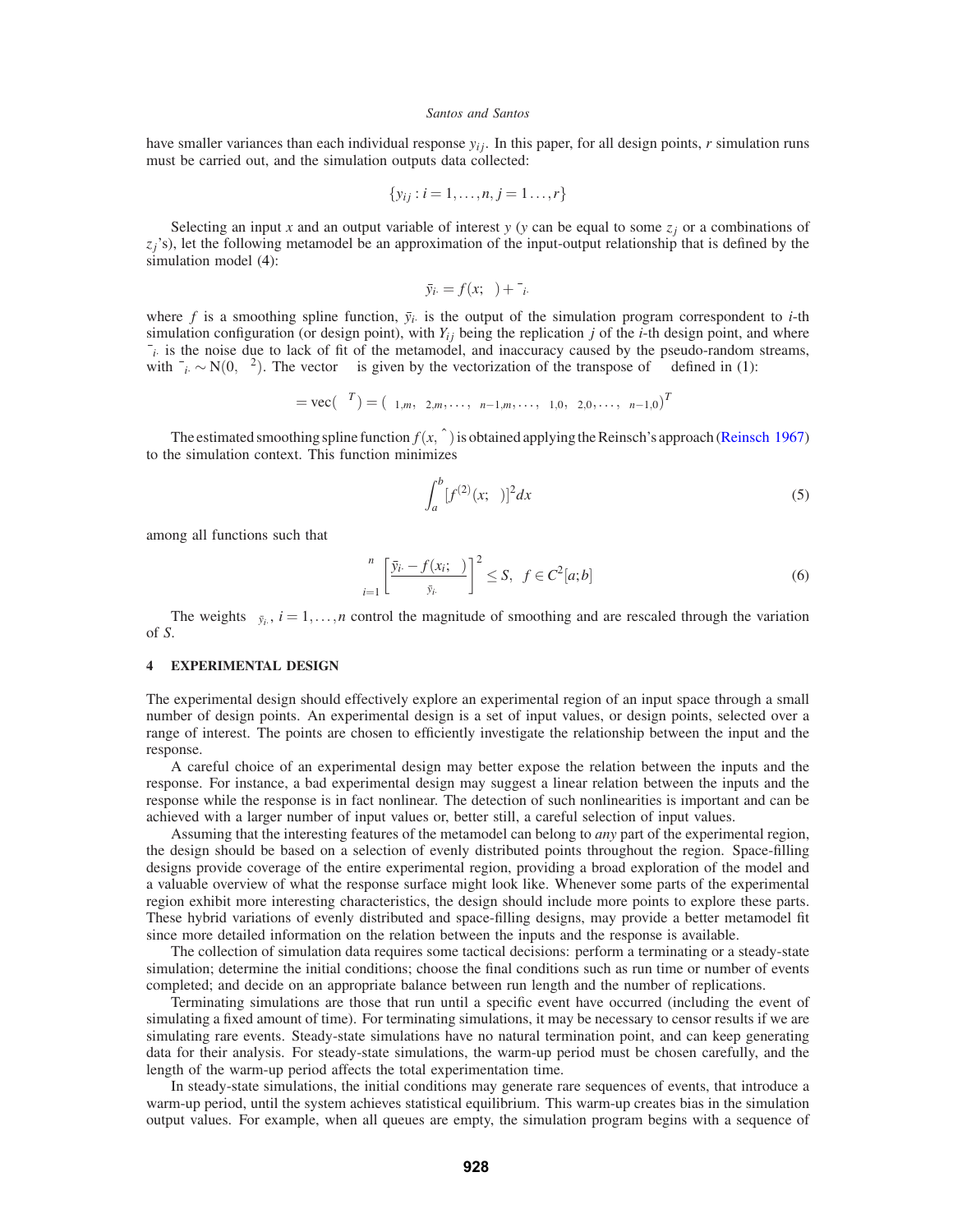events that may have a low probability of occurring. So, the simulation output can be contaminated with an initial bias (Law 2007, Section 9.5). To control the initial bias, that can be the greatest source of error in the estimation of the metamodel parameters, an initial data deletion is performed. However, the initial data deletion selection involves a compromise, since in a small deletion the bias can still affect the result, while a large one may produce a large variance and it is not efficient. A good bias detection is important in the context of the independent replications method, because usually many runs are needed. A survey of the initialization bias problem can be found in (Pawlikowski 1990).

In this paper, we use the Welch's procedure to detect the initial bias (Law 2007). For each replication of the *i*th experimental point, we ignore the observations until the corresponding truncation point and collect the remaining simulation results.

The selection of the number of replication in each design point is important since the response may be affected by other factors, besides the selected input values. These factors introduce effects that can be referred as unsystematic (random error or noise) and as systematic (bias). Replication allows the estimation of the magnitude and distribution of random error, and the sample means of the replicated responses have smaller variances than the individual responses.

## **5 ILLUSTRATIVE EXAMPLE**

To illustrate the proposed fitting procedure, two examples are presented. The first example is the classical *M*/*M*/1 queuing system and the second example is an automobile parts factory. All simulation experiments were simulated using AweSim version 3.0 and the metamodels built in MATLAB 7.0 using the MATLAB's routine spaps which is based on the Reinsch's method, and custom made routines.

## **5.1 Classical** *M*/*M*/1 **queuing system**

In this example, the customers arrive according to a Poisson process with a constant expected arrival rate,  $\lambda = 0.01$ , and that service times follow an exponential distribution with a mean service time,  $1/\mu$ . The performance measure wherein we will concentrate is the mean time in system (response). The objective is to express the mean time in system as a function of the mean service time (decision variable). The mean service time values are between 5 and 75 minutes, corresponding to  $0.05 \le \rho \le 0.75$ , where  $\rho = \lambda/\mu = 1/(100\mu)$ is the traffic intensity.

For metamodel estimation, 8 different equally spaced values for mean service time were considered:

$$
\{1/\mu_i : i = 1,8\} = \{5, 15, 25, 35, 45, 55, 65, 75\}.
$$
 (7)

For the metamodel validation, the following additional design points are used:

$$
\{1/\mu_i : i = 1, 7\} = \{10, 20, 30, 40, 50, 60, 70\}.
$$
\n(8)

The measure of metamodel predictive accuracy is the error sum of squares

$$
PSSE = \sum_{i=1}^{7} (\bar{z}_{i} - \hat{z}_{i})^{2}
$$
 (9)

where  $\hat{z}_i$  is the predicted value using the fitted metamodel based on (7), and  $\bar{z}_i = \sum_{j=1}^r z_{ij}/r$  is the output of the simulation program correspondent to *i*-th design point in (8).

For each of the 15 design points,  $r = 10$  independent replications were used. All replications started with an empty and idle system and the Welch's procedure is used for initial data deletion (Law 2007).

For estimation purpose, we used several linear regression polynomials and cubic splines functions. For each metamodel, we evaluate the error sum of squares based on the observations used on the fitting, and the predictive error sum of squares (9); see Table 1. Among polynomials, the fourth degree polynomial has the better SSE + PSSE and PSSE, although the the fifth degree polynomial has a better SSE. However, using cubic splines we obtain the lowest  $SSE$ , as well as  $SSE+PSSE$ , compared with the other metamodels.

When using a polynomial a specific error sum of squares is obtained, whereas using spline metamodels, the error sum of squares may be controlled with the tolerance *S*. When *S* approaches zero, SSE tends to zero as expected from the observation of the condition (6). However, the sum SSE+PSSE does not tend to zero and exhibits a minimum value of  $187.0970$  when the tolerance of approximately  $S = 230$  is used; see Figure 1.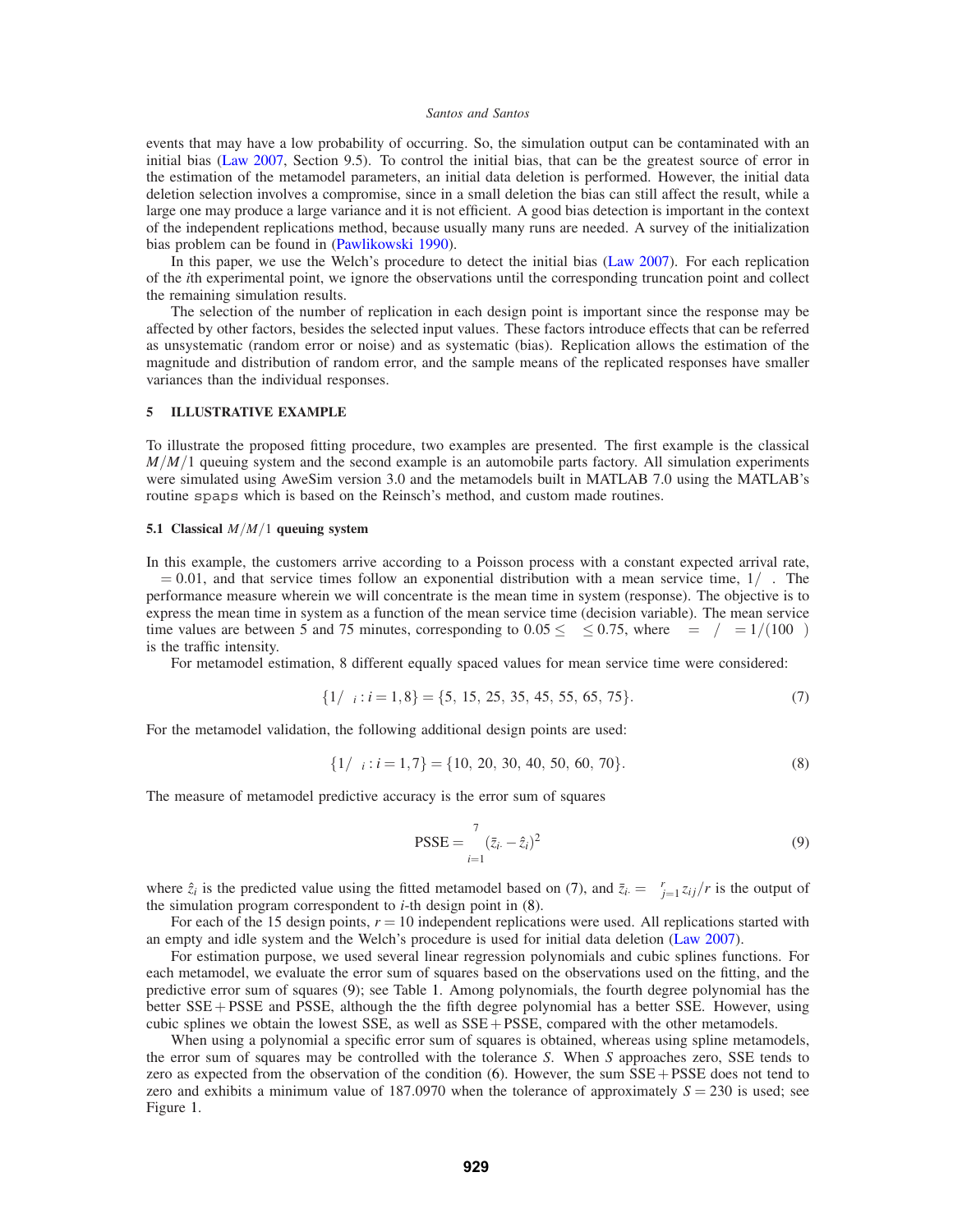| Metamodel                             | SSE.     | <b>PSSE</b> | $SSE + PSSE$ |
|---------------------------------------|----------|-------------|--------------|
| second degree polynomial              | 1326.4   | 670.8715    | 1997.3       |
| third degree polynomial               | 149.3073 | 148.6823    | 297.9896     |
| fourth degree polynomial              | 103.5446 | 94.7659     | 198.3105     |
| fifth degree polynomial*              | 92.4988  | 115.1810    | 207.6798     |
| cubic spline with tolerance $S = 230$ | 24.8766  | 162.2204    | 187.0970     |
|                                       |          |             |              |

Table 1: Error sum of squares for several *M*/*M*/1 metamodels.

numerical ill-conditioned fitting



Figure 1: Error sum of squares (*M*/*M*/1 queuing system).

Letting  $m = 3$  and a tolerance of  $S = 230$ , and using the matrix notation (1), the obtained spline metamodel is represented by:

$$
\Theta = \begin{bmatrix}\n0.000345710 & -4.44089e-17 & 1.26095 & 5.11365 \\
6.77226e-5 & 0.0103713 & 1.36466 & 18.0688 \\
0.00179552 & 0.0124030 & 1.59240 & 32.8203 \\
-0.00323691 & 0.0662687 & 2.37912 & 51.7802 \\
0.0108490 & -0.0308387 & 2.73342 & 78.9614 \\
-0.00521276 & 0.294631 & 5.37135 & 114.061 \\
-0.00460828 & 0.138248 & 9.70014 & 192.025\n\end{bmatrix}
$$
\n(10)

# **5.2 Automobile Parts Factory**

An automobile parts factory model drills two different types of parts and then finishes the parts. Both operations process only one part at a time. On the average, finishing operations have to be repeated 20 percent of the time. If a part has been routed through finishing twice but still needs to be refinished, it must be drilled again. The parts arrive according to gamma $(2,\lambda_1)$  and gamma $(2,\lambda_2)$ , and take two and five minutes to be routed to the drill area, respectively. Drilling time is triangularly distributed between 10 and 30 minutes, with a mode of 15 minutes, while the finishing operation has a uniform distribution on the interval  $[2,5]$  minutes.

The response *Y*, average time in system, is expressed as a function of the mean time between arrivals of one of the parts, corresponding to  $X = 2\lambda_1$  (decision variable). The other part is assumed to arrive at a constant rate  $\lambda_2 = 20$ . Two experimental designs were alternatively used, one for construction and the other for validation. The first is the *f ixed* design which includes 19 equally spaced points:

 ${2\lambda_i : i = 1,19} = {0.5, 5, 10, 15, 20, 25, 30, 35, 40, 45, 50, 55, 60, 65, 70, 75, 80, 85, 90}.$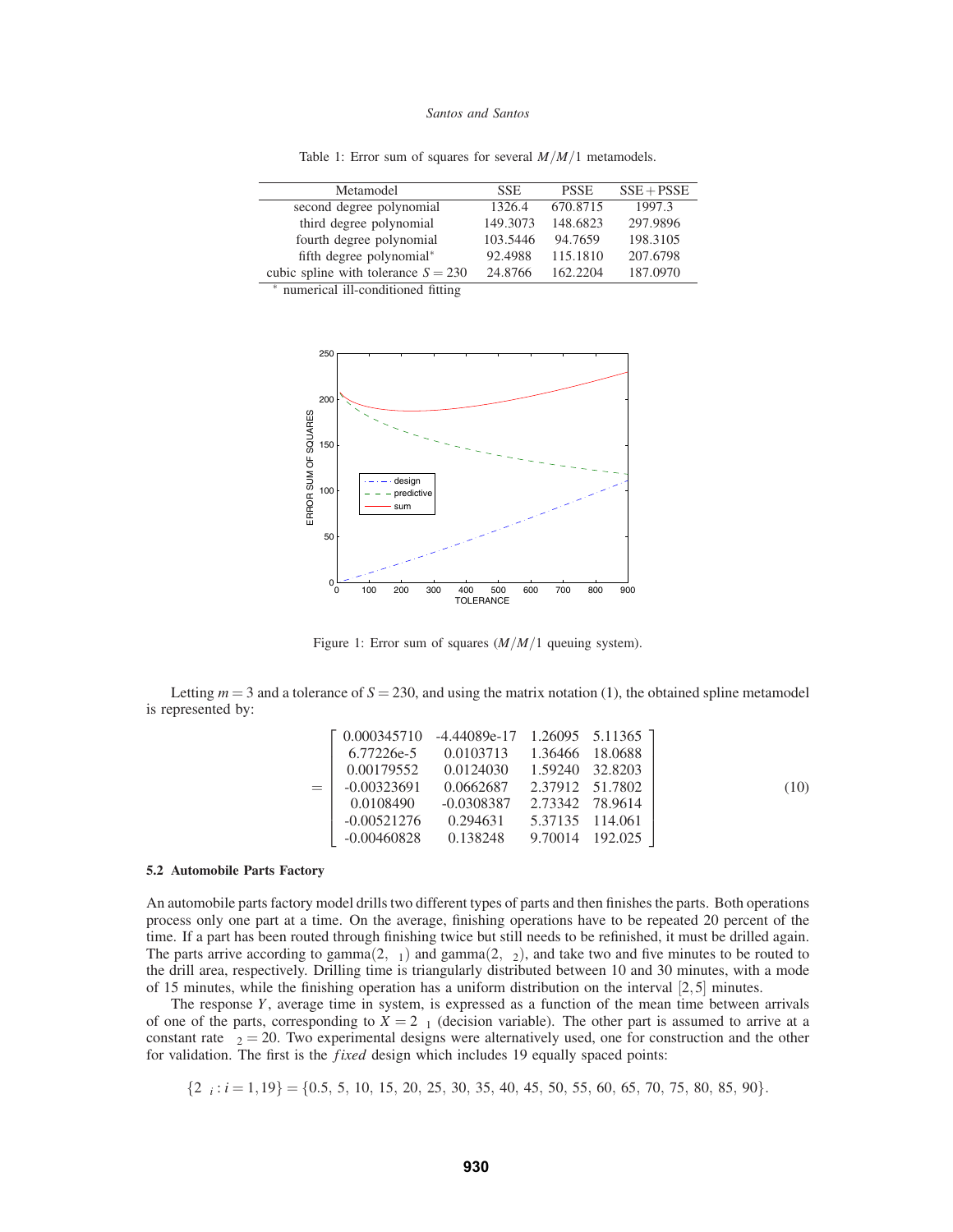The second is a *f ill* experimental design where the points are determined by a sequential procedure described by (Santos and Santos 2008) since the response exhibits a nonlinear behavior:

 ${2\lambda_i : i = 1,19} = \{0.5, 11.6875, 22.875, 28.4688, 31.2656, 31.9648, 32.6641, 33.3633, 33.5381,$ 34.0625, 34.3138, 35.4609,36.8594, 39.6563, 45.25, 56.4375, 67.625, 78.8125, 90}.

At each point, for both experimental designs, 10 independent replications of 1500 observations each where performed and 200 initial observations were removed to mitigate bias.

The mean response is modeled by the parametric arc-tangent function (Santos and Santos 2008) and two spline metamodels. Using both designs, two metamodels were fitted through the nonlinear least-squares using Trust-Region Reflective Newton method. The adjustments were performed by the Matlab's fit routine, with normalized points; see Table 2. Since there are no other controllable parameters, a better fitting can only be obtained using a different function.

Table 2: Estimated metamodels for the parametric arc-tangent function.

| Design | Metamodel                                                                |
|--------|--------------------------------------------------------------------------|
| fill   | Arctan <sub>1</sub> : $y = 116.0 - 57.08$ Arctan( $-14.91$ $x - 3.776$ ) |
| fixed  | Arctan <sub>2</sub> : $y = 116.5 - 56.97$ Arctan( $-19.83$ x $-8.246$ )  |

The splines defined in 5 and 6 can be tailored using a smooth tolerance parameter. Varying the tolerance parameter values, metamodels can be constructed to match the SSE and PSSE error of sum squares of the Arctan<sub>1</sub> metamodel, respectively, using the same *fill* design; see Table 3. Both metamodels present a worst fitting than the Arctan<sub>1</sub> as shown by the total error sum of squares  $SSE+PSSE$ . Nevertheless, a minimum value of  $SSE + PSSE$  can be obtained with null tolerance  $(S = 0)$ , as depicted in Figure 2. The parameters for the resulting null tolerance cubic spline3 metamodel are the following

|            | $-0.0038063$  | 3.5404e-15   | $-0.25336$   | 207.45 |
|------------|---------------|--------------|--------------|--------|
|            | 0.0046669     | $-0.051385$  | $-0.48459$   | 205.96 |
|            | $-0.0004535$  | 0.018619     | $-0.64842$   | 202.84 |
|            | $-0.0047819$  | 0.011817     | $-0.49623$   | 200.01 |
|            | 0.02845       | $-0.059911$  | $-0.73671$   | 197.22 |
|            | $-0.24952$    | 0.36684      | 0.79794      | 195.6  |
|            | 0.40863       | $-3.3759$    | $-14.248$    | 177.57 |
|            | $-0.15873$    | 2.7535       | $-17.36$     | 73.011 |
|            | $-0.028238$   | 0.37259      | $-1.7291$    | 35.21  |
| $\Theta =$ | 0.004951      | $-0.050977$  | $-0.12103$   | 32.35  |
|            | $-0.00064488$ | 0.023287     | $-0.25948$   | 31.089 |
|            | $-0.001115$   | 0.013614     | $-0.074971$  | 30.293 |
|            | 0.00020449    | $-0.0031106$ | $-0.022454$  | 30.12  |
|            | 0.00019862    | -4.3258e-5   | $-0.038223$  | 29.955 |
|            | $-0.00015337$ | 0.0029361    | $-0.023759$  | 29.788 |
|            | $-0.00015377$ | 0.00063547   | $-0.0059015$ | 29.723 |
|            | 0.00020294    | $-0.0016711$ | $-0.01108$   | 29.69  |
|            | $-9.1535e-5$  | 0.001373     | $-0.01257$   | 29.619 |

(11)

Table 3: Error sum of squares for metamodels fitted using the *f ill* design.

| Metamodel           | SSE.     | <b>PSSE</b> | $SSE + PSSE$ | Tolerance $(S)$ |
|---------------------|----------|-------------|--------------|-----------------|
| Arctan <sub>1</sub> | 161.0416 | 138.1521    | 229.1937     |                 |
| spline <sub>1</sub> | 161.0416 | 183.1152    | 344.1568     | 88.27195        |
| spline <sub>2</sub> | 100.4395 | 138.1521    | 238.5916     | 50.5452         |
| spline <sub>3</sub> | (0,0)    | 45.0701     | 45.0701      | 0.0             |

When using the equally spaced *f ixed* design, the minimum total error sum of squares is obtained for approximately  $S = 379$ ; see Figure 3. However, the large gap for  $2\lambda_2 = [30, 35]$  in the *fixed* design introduces oscillations in the spline<sub>3</sub> metamodel specially for  $2\lambda_2 = [20, 30]$ ; see Figure 4. This results in a poorer fitting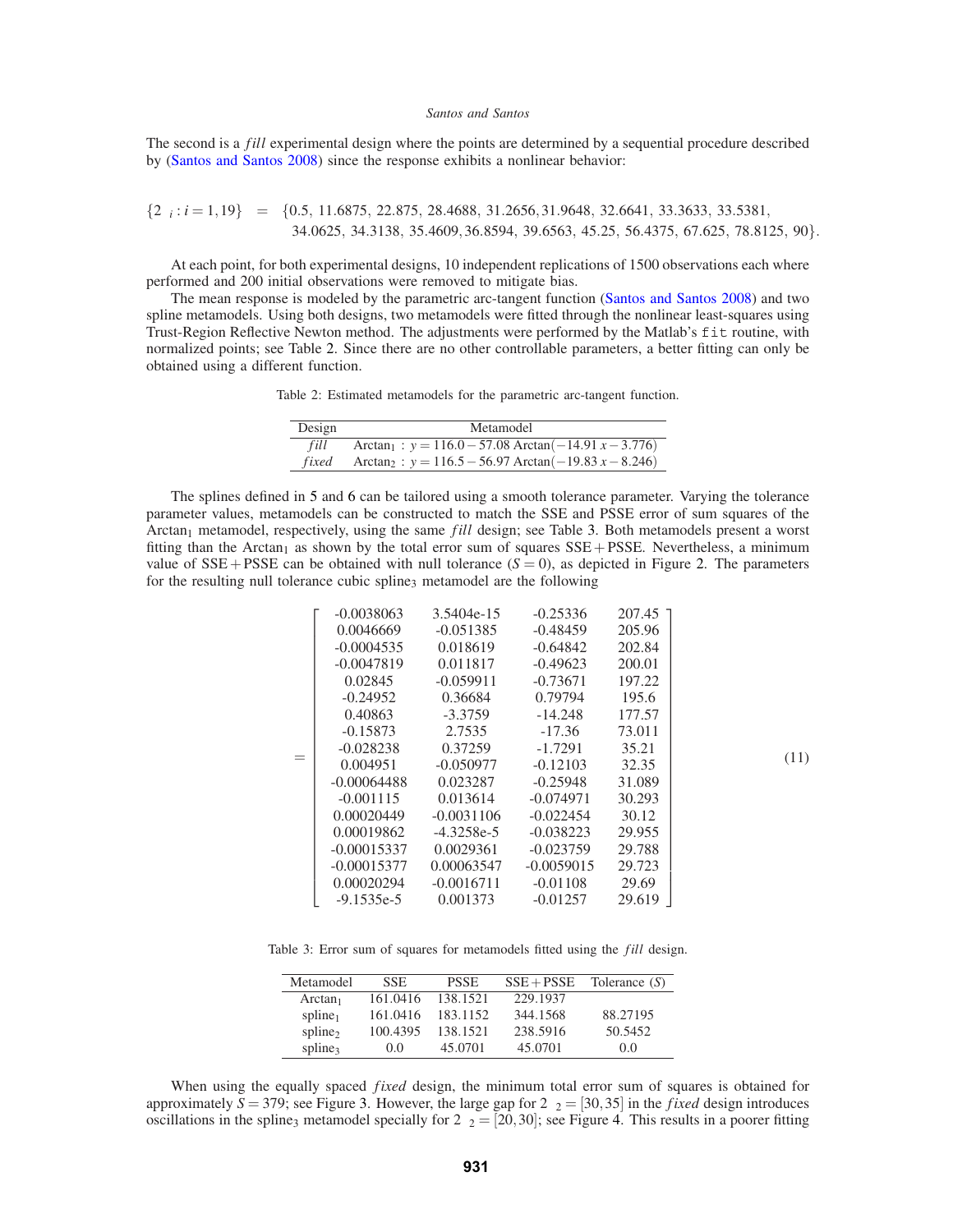*Santos and Santos*



Figure 2: Error sum of squares (automobile parts factory).

than the Arctan<sub>2</sub> metamodel; see Table 4. Nonlinear functions provide a global adjustment were a small number of parameters need to be estimated. Any additional point, or small movement of an existing point, produces only slight changes on the estimated parameter values. Whereas, splines provide a piecewise fitting where local changes may result in significant local changes in the resulting behavior.



Figure 3: Error sum of squares (automobile parts factory).

As the above example depicts, the splines defined in (5) and (6) are quite sensitive to the selected experimental design. The design points should be equally spaced along the response curve in order to avoid large gaps.

### **6 CONCLUSIONS**

Metamodels can be used as replacements for simulation models. The construction of a metamodel is based on the number of selected design points. At each design point a number of replications are executed and the correspondent outputs are collected. Parametric metamodels have global dependence since local behavior has a strong influence on their behavior along the entire experimental region. Spline metamodels are inherently better in approximating input-output relationships when responses vary rapidly and when the behavior in different sub-regions are unrelated. Reinsch's smoothing spline minimizes the total squared curvature of the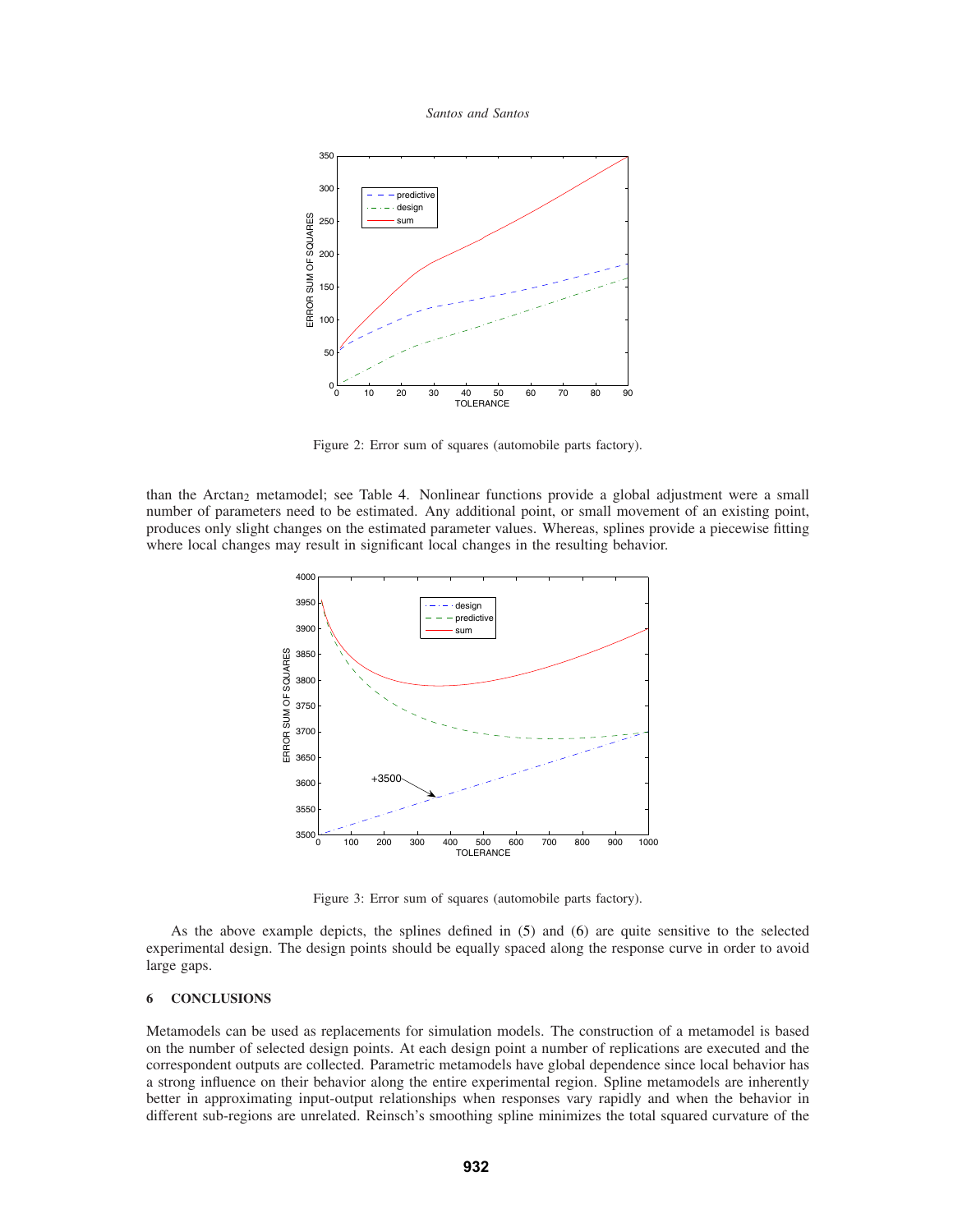| Metamodel         | SSE      | <b>PSSE</b> | $SSE + PSSE$ | Tolerance $(S)$ |
|-------------------|----------|-------------|--------------|-----------------|
| Arctan            | 57.01211 | 1427.354    | 1484.366     |                 |
| $\text{spline}_4$ | 74.0066  | 3714.9      | 3788.9       | 370             |



Table 4: Error sum of squares for metamodels fitted using the *f ixed* design.

Figure 4: Spline metamodels with construction and validation design points.

spline restricted to a fixed tolerance that corresponds to the maximum error sum of squares. The tolerance parameter can be tailored to achieve a given degree of smoothness for the resulting metamodel. By controlling the tolerance parameter, the error sum of squares value (SSE) for the estimated metamodel may be minimized. However, reducing the SSE may reduce the accuracy of the metamodel's response for the values between the construction design points. To control the accuracy a set of predictive values may be used and a predictive error sum of squares (PSSE) computed. Thus, by minimizing SSE and PSSE, simultaneously, a good adjustment may be achieved. The selection of a good experimental design is essential to obtain an accurate metamodel. The procedure requires a set of evenly spaced design points along the response curve. The proposed Reinsch's smoothing spline metamodels provide a better approximation when the tolerance value that minimizes  $SSE + PSSE$  and a good experimental design are used.

# **REFERENCES**

- Badiru, A. B., and D. B. Sieger. 1998. Neural network as a simulation metamodel in economic analysis of risky projects. *European Journal of Operational Research* 105:130–142.
- Barton, R. R. 1992. Metamodels for simulation input-output relations. In *Proceedings of the Winter Simulation Conference*, ed. J. Swain, D. Goldsman, R. Crain, and J. Wilson, 289–299. Piscataway, NJ: IEEE.
- Cheng, R. C. H., and J. P. C. Kleijnen. 1999. Improved design of queueing simulation experiments with highly heteroscedastic responses. *Operations Research* 47 (5): 762–777.
- Daughety, A. F., and M. A. Turnquist. 1978. Simulation optimization using response surfaces based on spline approximations. In *Proceedings of the Winter Simulation Conference*, ed. H. Highland, 183–193. Piscataway, NJ: IEEE.
- de Boer, P. T., V. F. Nicola, and R. Y. Rubinstein. 2000. Adaptive importance sampling simulation of queueing networks. In *Proceedings of the Winter Simulation Conference*, ed. J. Joines, R. Barton, K. Kang, and P. Fishwick, 646–655. Piscataway, NJ: IEEE.

de Boor, C. 2001. *A practical guide to splines*. New York, USA: Springer Verlag.

Friedman, J. 1991. Multivariate adaptive regression splines. *Annals of Statistics* 19 (1): 1–67.